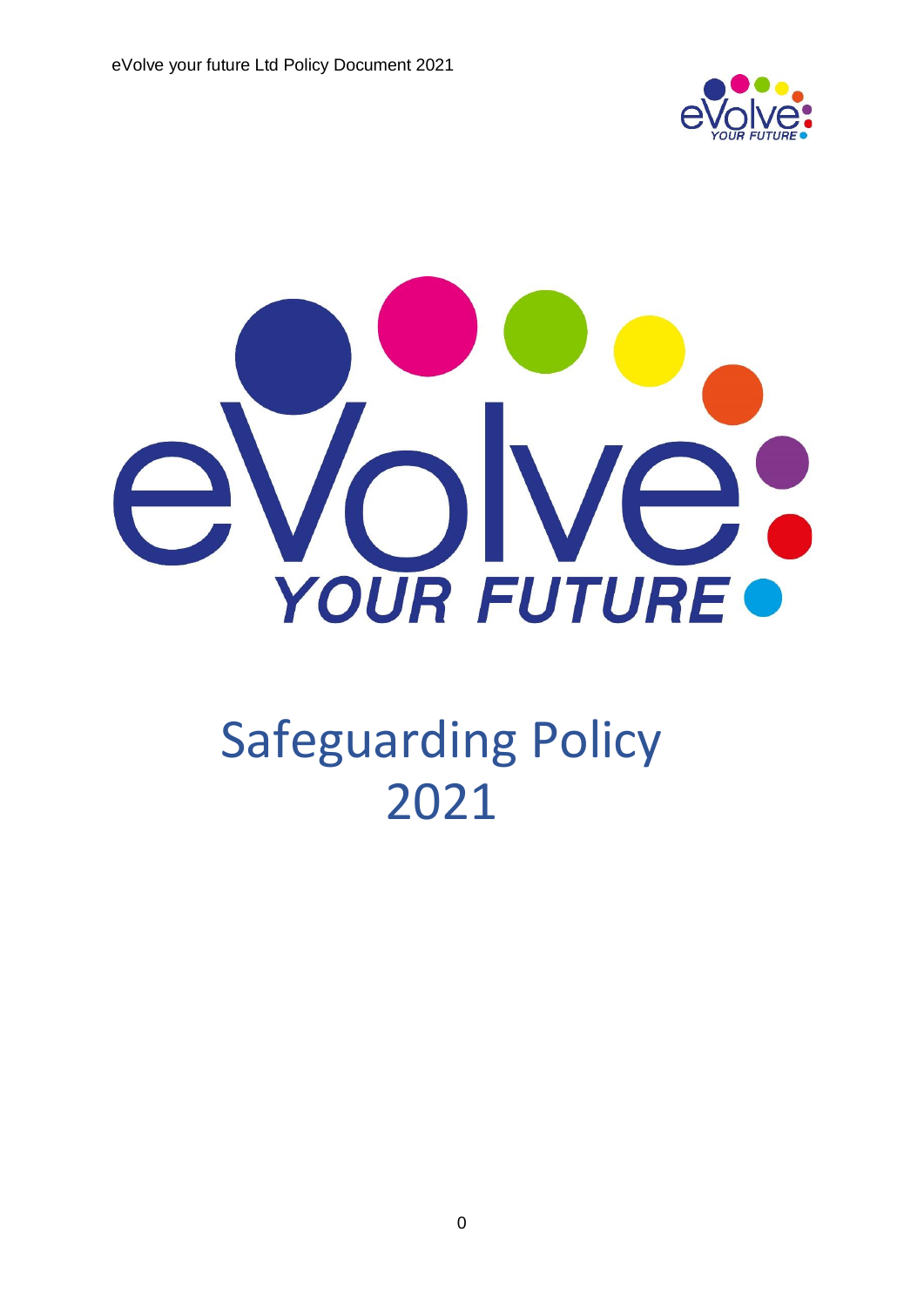

## Contents

| 4. Prevent - Anti-terrorism, Preventing Radicalisation and Extremism  4            |  |
|------------------------------------------------------------------------------------|--|
|                                                                                    |  |
|                                                                                    |  |
|                                                                                    |  |
| 6.2 To assure protection of learners/apprentices and to prevent abuse, we will:  6 |  |
|                                                                                    |  |
|                                                                                    |  |
|                                                                                    |  |
|                                                                                    |  |
|                                                                                    |  |
|                                                                                    |  |
|                                                                                    |  |
|                                                                                    |  |
|                                                                                    |  |
|                                                                                    |  |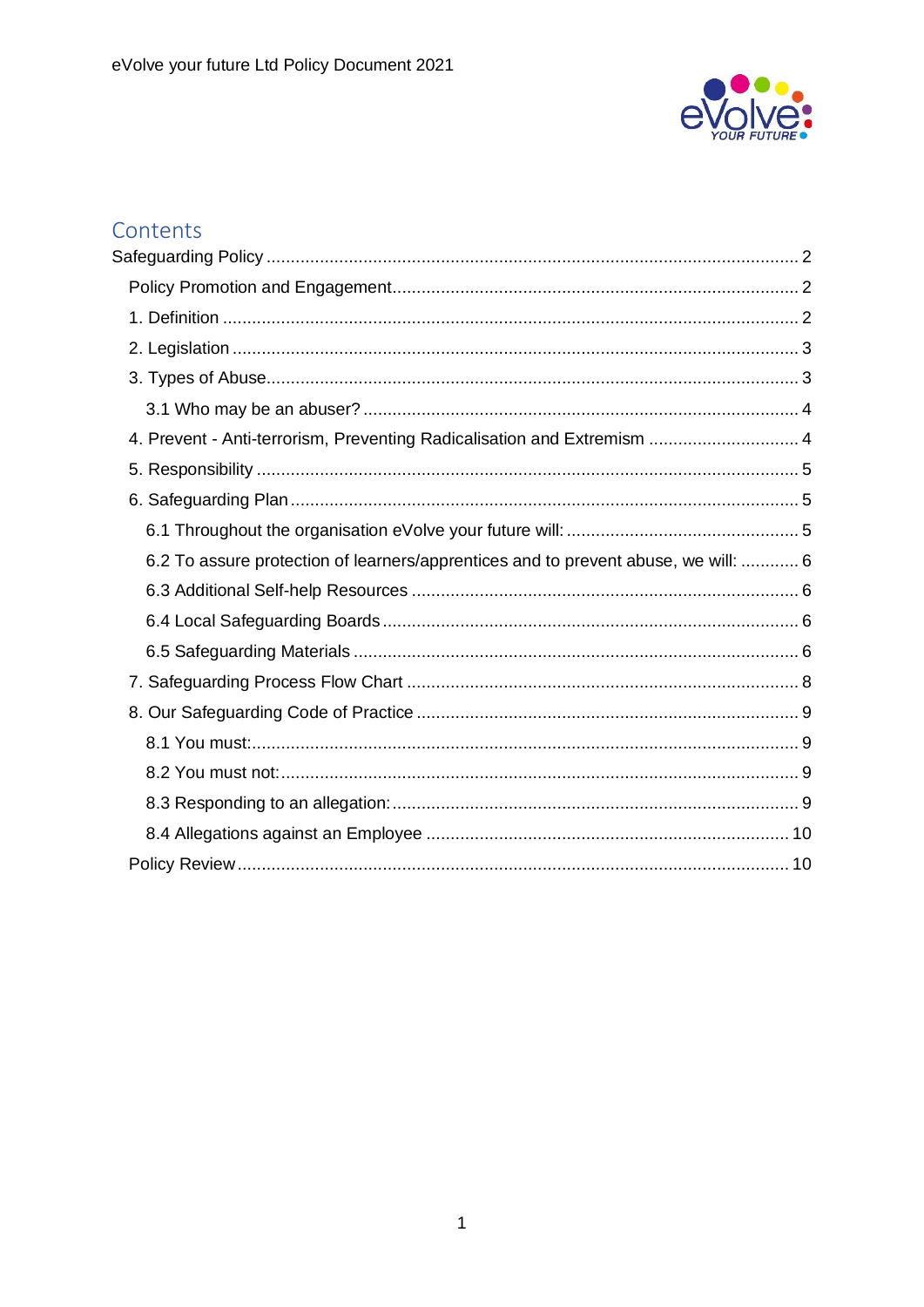

## <span id="page-2-0"></span>**Safeguarding Policy**

## <span id="page-2-1"></span>**Policy Promotion and Engagement**

All staff working for eVolve your future Ltd are required to read our policy documents and sign to confirm that they have done so.

EYF policies are reviewed annually unless there is a legislative or ethical reason for change to policy during the year. All colleagues are provided with an update document detailing any changes that have occurred following the last review. Each review is dated and version controlled. These changes are discussed in Team meetings with all staff and the understanding of these updates is also confirmed by a signature sheet.

Policies are in place to ensure that the company and it's staff are compliant with statutory legislation, partner regulations and the company specific requirements.

All relevant Policies can be accessed from the eVolve your future website, found at:

#### [www.evolveyourfuture.co.uk](http://www.evolveyourfuture.co.uk/)

Learners are made aware of the availability of these policies when they are signed up to our courses.

Policies are available to partners on request.

## <span id="page-2-2"></span>**1. Definition**

We are strongly committed to promoting the safe welfare of vulnerable adults, young people and children from abuse, neglect or significant harm. This includes through displaying this policy within our training centres and making it available on our website. Any person at risk should be 'safeguarded' with appropriate intervention to enable them to live free from violence and abuse.

For the purposes of delivering training provision and Careers Advice and Guidance sessions, this includes the customer (learners and apprentices) themselves; should they be a vulnerable adult, or the young people and children associated with the adult with whom a tutor/assessor/adviser is working.

A 'vulnerable' Adult' is classified as *"a person aged 18+ who is, or maybe in need of community care services by reason of mental or other disability, age or illness.*

#### *And*

*Who is, or maybe, unable to take care of him or herself, or unable to protect him or herself against significant harm or exploitation*" *(Department of Health)*

A vulnerable adult may be a person who:

- Is elderly and frail.
- Is physically frail or has a chronic illness.
- Has a physical or sensory disability.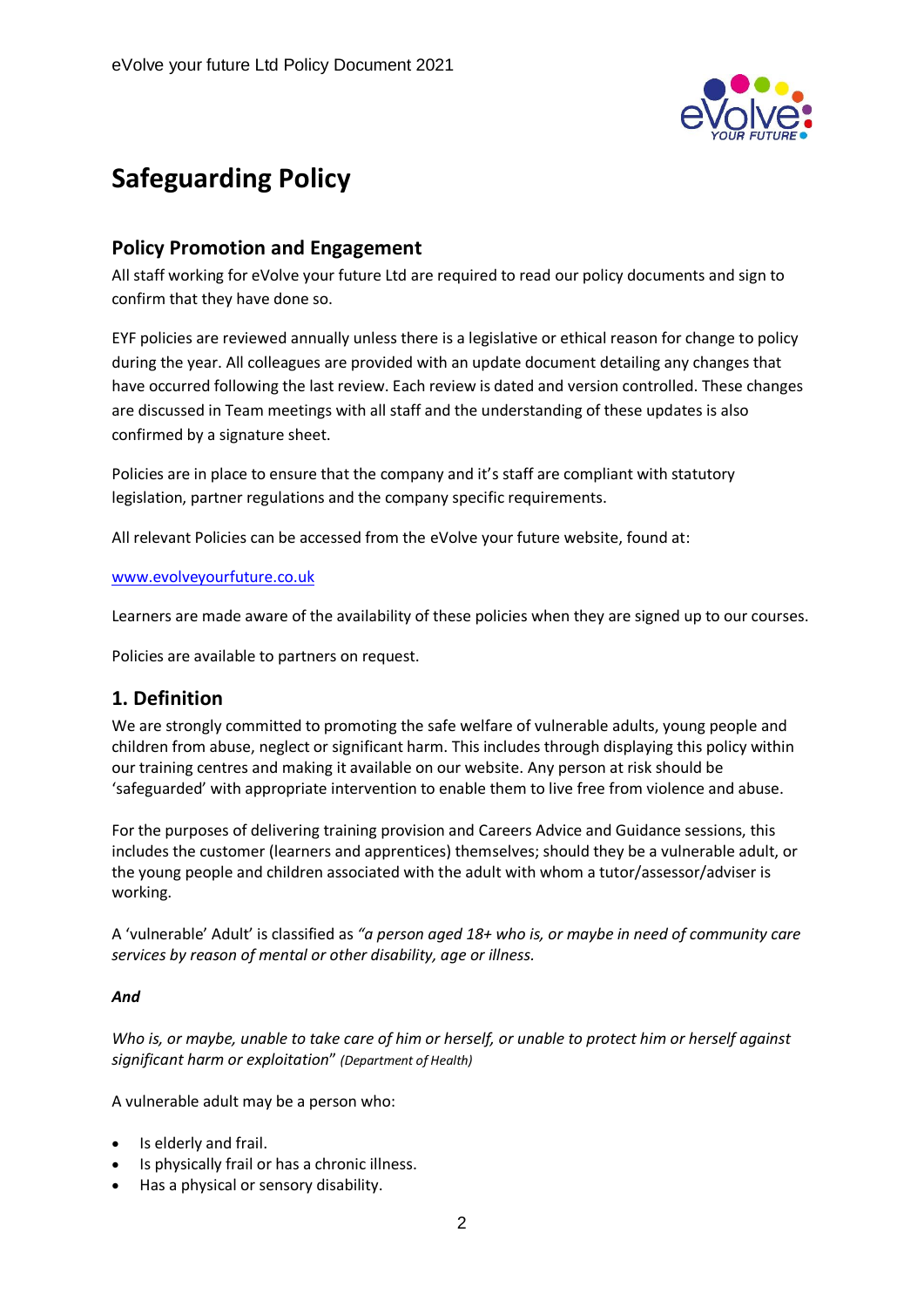

- Has a mental illness or dementia.
- Has a learning disability.
- Misuses drugs and/or alcohol.
- Has social or emotional problems.
- Exhibits challenging behaviour.
- Is a victim of domestic violence.
- Is being bullied.
- Lives in residential accommodation or sheltered housing.
- Is detained in lawful custody.

A person's vulnerability will depend on their circumstances and environment. People may become vulnerable due to domestic or personal problems and each case must be considered on an individual basis.

## <span id="page-3-0"></span>**2. Legislation**

Below is the legislation that relates to the protection and 'duty of care' for vulnerable adults:

Safeguarding Vulnerable Groups Act 2006 The Care Act, 2014 Equality Act, 2010 **Mental Capacity Act 2005** Care Standards Act 2000 Health & Safety at Work Act 1974 Human Rights Act 1998 **Sexual Offences Act 2003** The Public Interest Disclosure Act, 1998

## <span id="page-3-1"></span>**3. Types of Abuse**

These may include *(but are not restricted to)*:

- **Physical:** Assault. Hitting, slapping, pushing, kicking, pinching, shaking etc.
- **Sexual:** Rape, attempted rape, sexual assault, harassment, inappropriate touching, noncontact abuse etc.
- **Emotional/ Psychological:** Fear, humiliation, ridicule, forced marriage, threats of punishment, intimidation etc.
- **Financial or Material Abuse:** Theft of money, misuse of money, fraud, extortion etc.
- **Neglects and Acts of Omission:** Failure to keep the person clean, warm, provide reasonable care, give prescriptive medication etc.
- **Discrimination:** Racial harassment, gender, sexual orientation, insults based on a person's age, race, disability, gender, religion, sexuality etc.
- **Radicalisation:** Is a process by which an individual or group comes to adopt increasingly extreme political, social, or religious ideals and aspirations that either; reject or undermine the status quo or reject and/or undermine contemporary ideas and expressions of freedom of choice.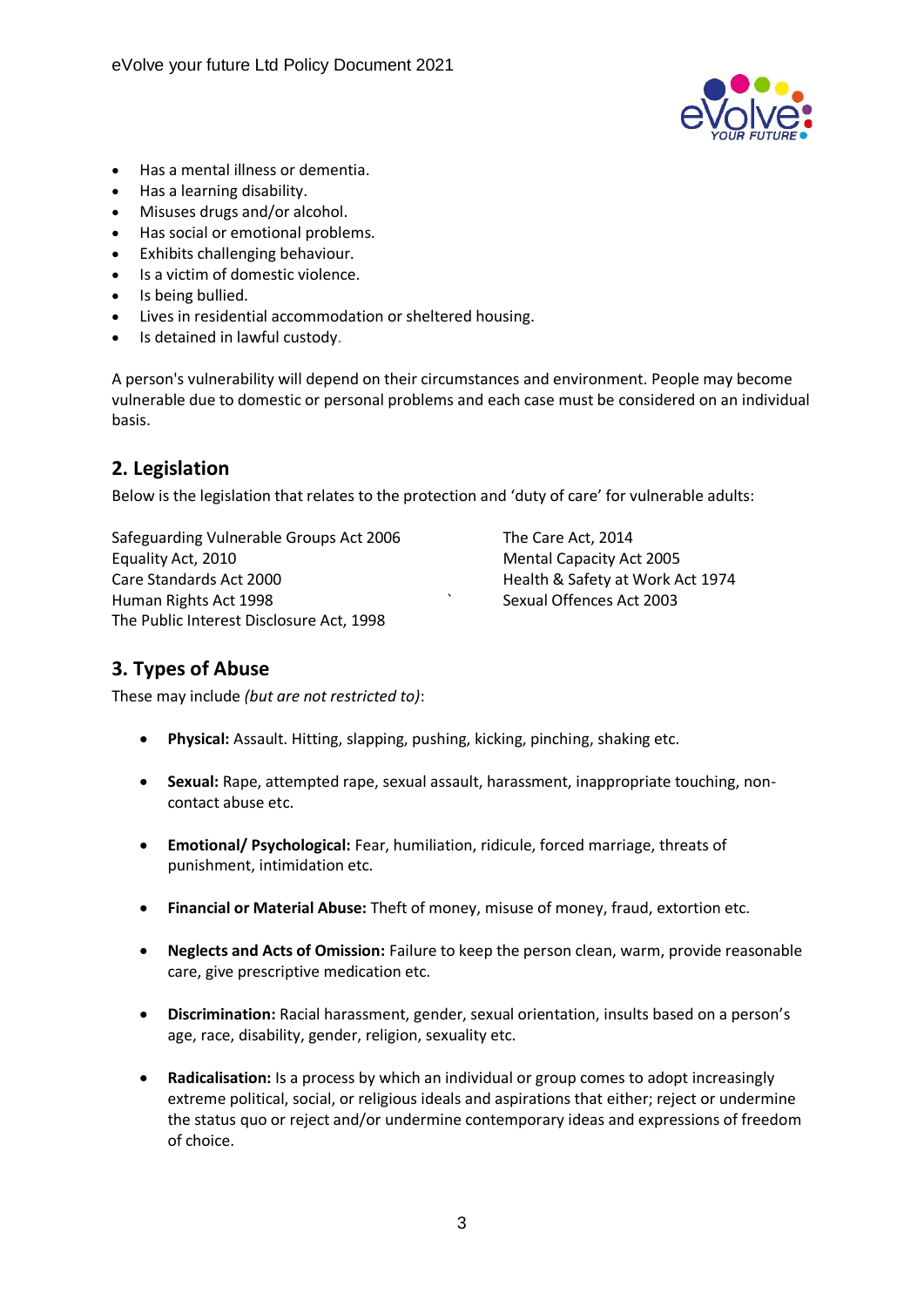

#### <span id="page-4-0"></span>3.1 Who may be an abuser?

- A member of staff in a care home.
- Another vulnerable adult in care.
- Volunteer of a religious organisation who visits sick and elderly.
- Spouse partner or other close relatives.
- Neighbour or friend.
- A stranger.
- An aggressive or over assertive workmate.
- Someone who deliberately befriends a vulnerable person in order to exploit them.
- People in a position of trust power such as health or social care**.**

## <span id="page-4-1"></span>**4. Prevent - Anti-terrorism, Preventing Radicalisation and Extremism**

The Prevent strategy, published by the Government in 2011, is part of the overall counter-terrorism strategy, CONTEST. The aim of the Prevent strategy is to reduce the threat to the UK from terrorism by stopping people becoming terrorists or supporting terrorism.

The 2011 Prevent strategy has three specific strategic objectives:

- 1. Respond to the ideological challenge of terrorism and the threat we face from those who promote it.
- 2. Prevent people from being drawn into terrorism and ensure that they are given appropriate advice and support, and
- 3. Work with sectors and institutions where there are risks of radicalisation that we need to address.

As part of our policy, we provide training and support to protect learners, apprentices and employees from radicalising influences - including through building apprentice and employee resilience to extreme narratives during delivery of training provision. This includes through facilitating and informing debate on controversial topics in a controlled environment, giving our tutors the chance to understand apprentice beliefs. We develop apprentice resilience to radicalisation and promote values such as democracy and tolerance, enabling our apprentices to challenge extremist values. Any serious or sustained concerns are reported by the designated Safeguarding Officer to our Local Authority Prevent Support Officer and/or the police depending on severity, through the recognised mechanism of the CHANNEL multi-agency guidance.

All employees must follow the Safeguarding flow chart process below if they have a cause for concern for anyone that they come into contract with through undertaking their duties (including apprentices/learners or employees), which will be assessed and progressed by the Designated Safeguarding Officer.

Anyone with concerns about someone who may be radicalised, is vulnerable to radicalisation or displays worrying changes in behaviours should contact the local Prevent team at Northamptonshire Police, who will provide assistance and support.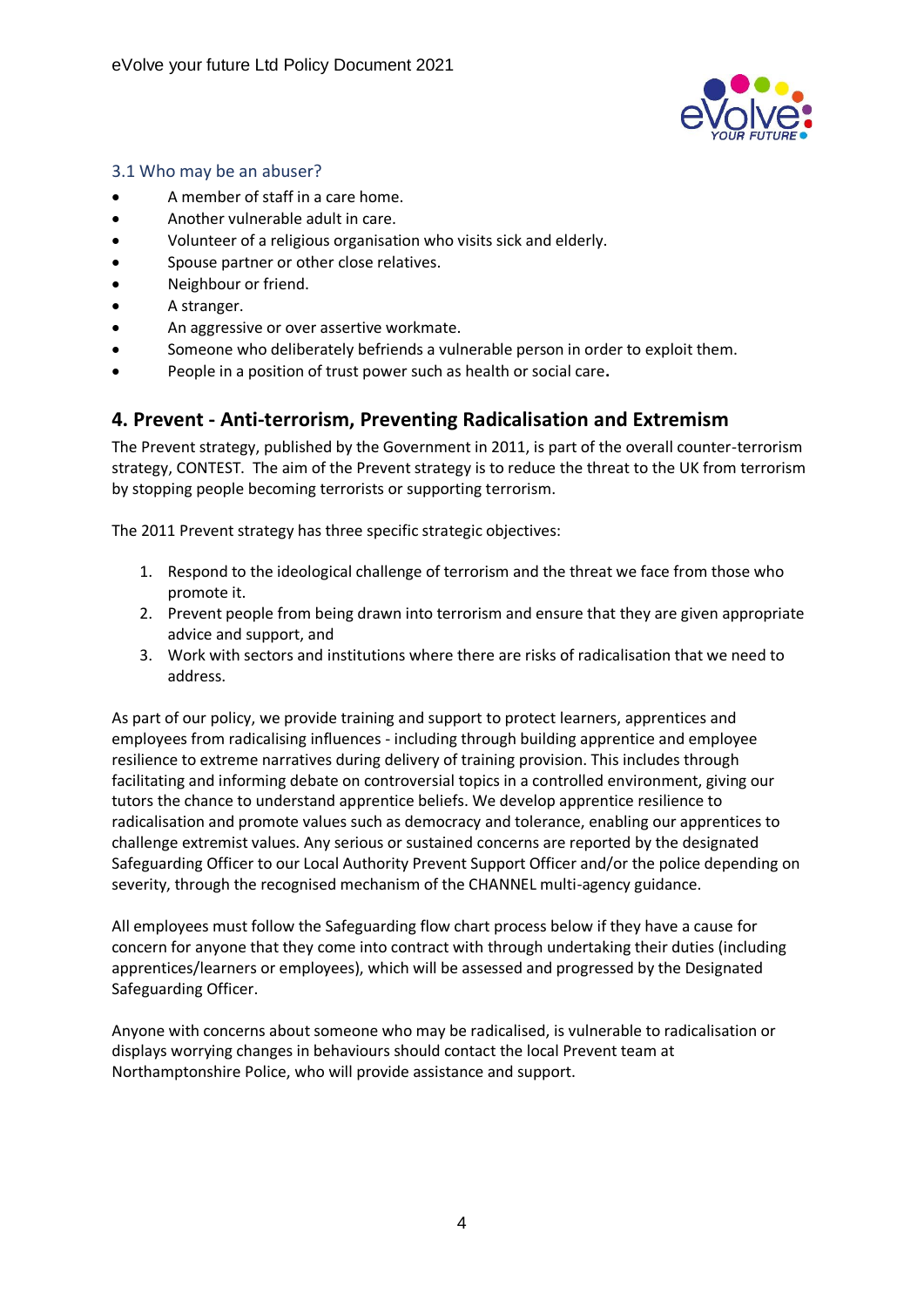

More detailed information can be found in our Prevent Policy.

The main contact is Prevent Engagement Officers at Northamptonshire Police. Tel: 101341166 Email: [Prevent@northants.pnn.police.uk](mailto:Prevent@northants.pnn.police.uk)

## <span id="page-5-0"></span>**5. Responsibility**

Safeguarding is everyone's responsibility, if you are working with vulnerable adults or young people, you have a legal duty of care to intervene if a person is being abused or abusing others.

If you suspect something is wrong, you must act to protect vulnerable people. Doing nothing is not an option.

Our leaders and managers promote and develop a safeguarding culture by having roles dedicated to safeguarding; keeping the issue as a standing item on meeting agendas; including it in staff reviews and making it part of our dialogue with apprentices and employers (safeguarding policy included in handbooks). We also check that employers adhere to their responsibilities for safeguarding, as outlined in their apprenticeship agreement.

We ensure staff are effective at implementing our safeguarding strategy through mandatory safeguarding training at induction, which is assessed and refreshed annually. This is supported by thorough safeguarding risk assessments and monthly sharing of safeguarding related information (guidance and case studies) from national organisations (e.g. Aelp, AoC and NCFE) and local Safeguarding Boards.

We identify concerns through reports from staff, apprentices and associated stakeholders (e.g. employers, colleagues, parents) and via quarterly safeguarding assessments. Our Designated Safeguarding lead, Zoe Taylor acts on concerns by investigating, taking appropriate action, keeping thorough records of concerns and actions in our safeguarding log, reporting and sharing lessons to improve performance and inform policy reviews.

## <span id="page-5-1"></span>**6. Safeguarding Plan**

<span id="page-5-2"></span>6.1 Throughout the organisation eVolve your future will:

- Nominate a Senior person to have a clear responsibility for Safeguarding **(i.e. Safeguarding Lead – Zoe Taylor).**
- Ensure all employees, advisers and front-line employees are Enhanced DBS checked, prior to appointment.
- Ensure Safeguarding awareness and implementation of this policy is part of staff induction and refresher training process.
- Attend further awareness training on Safeguarding, through the local Safeguarding board *(ref. below – Additional Self Help Resources).*
- Conduct an appropriate risk assessment on all employees e.g. employees with access to confidential data, IT usage.
- Ensure thorough reporting of all Safeguarding issues and/or incidents.
- Ensure any issues with internal employees are investigated and reported to the appropriate Social Services *(Local Authority).*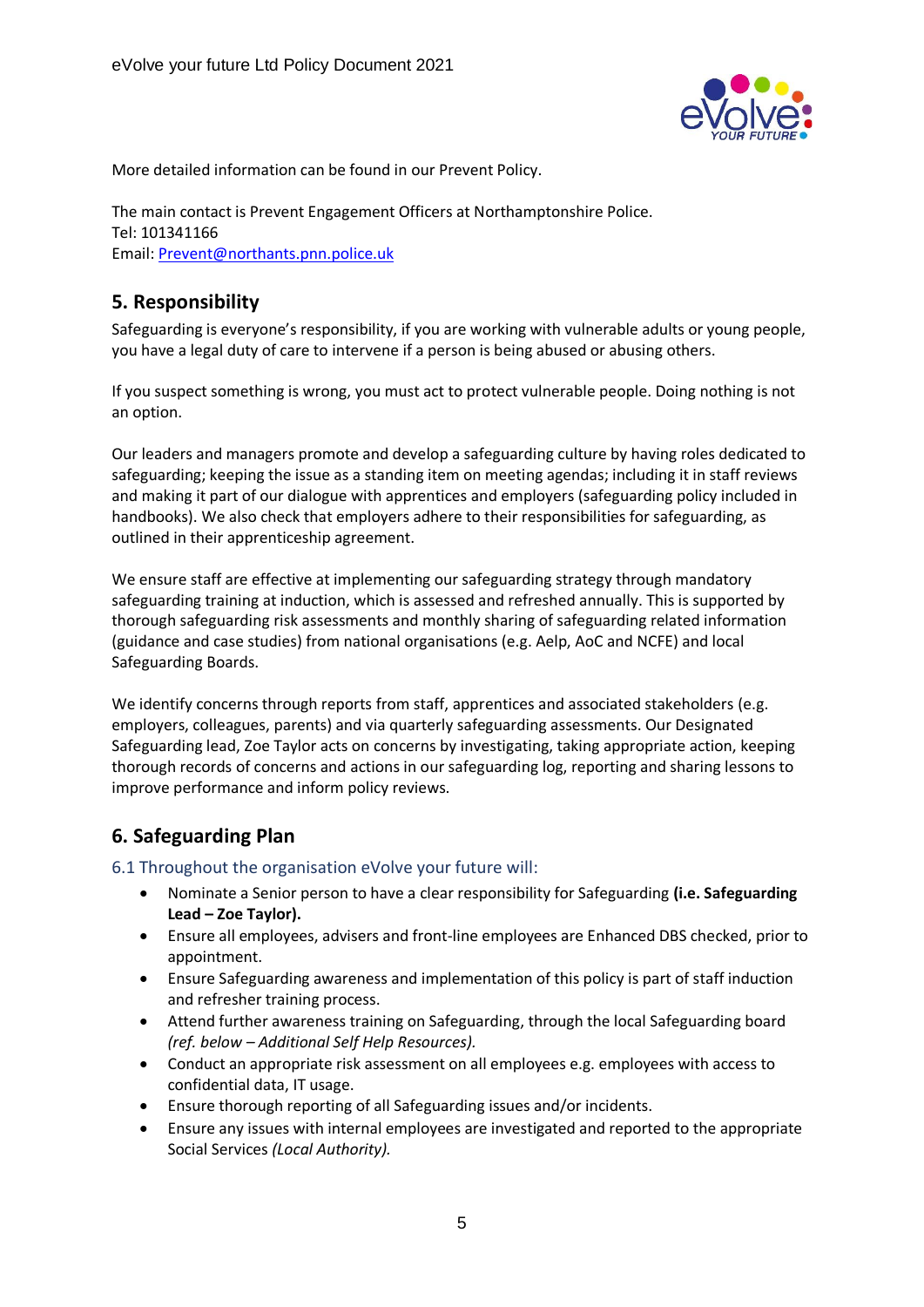

- Report back to *commissioner* promptly on any issues or concerns, however minor by completing a Cause for Concern form.
- <span id="page-6-0"></span>6.2 To assure protection of learners/apprentices and to prevent abuse, we will:
	- Inform customers if any issues around Safeguarding, go beyond confidentiality of the session.
	- Record any Safeguarding concerns in writing *(using the Cause for Concern form, if appropriate).*
	- Be prepared to report **any** concerns to your Line manager/Safeguarding Officer, Social Services and/or the Police**.**
	- Signpost to additional self-help resources (e.g. see below) to provide learners/apprentices with additional support/guidance where necessary.
- <span id="page-6-1"></span>6.3 Additional Self-help Resources
	- Independent Safeguarding Authority [\(www.isa-gov.uk\)](http://www.isa-gov.uk/) The ISA (Independent Safeguarding Authority) has been set up to prevent unsuitable people from working with children and vulnerable adults. ISA will gather relevant information on every person who wants to work or volunteer with vulnerable people.
	- Disclosure and Barring Service [\(https://www.gov.uk/government/organisations/disclosure](https://www.gov.uk/government/organisations/disclosure-and-barring-service)[and-barring-service\)](https://www.gov.uk/government/organisations/disclosure-and-barring-service)

#### <span id="page-6-2"></span>6.4 Local Safeguarding Boards

- Nottinghamshire Nottinghamshire Committee for Protection of Vulnerable Adults [\(www.nottsadultprotection.org.](http://www.nottsadultprotection.org/) 01623 473225)
- Lincolnshire [\(www.lincolnshire.gov.uk\)](http://www.lincolnshire.gov.uk/)
- Derbyshire [\(www.saferderbyshire.gov.uk\)](http://www.saferderbyshire.gov.uk/)
- Leicestershire Local Safeguarding Children Board, for Leics. and Rutland [\(www.lscb](http://www.lscb-llr.org.uk/)[llr.org.uk](http://www.lscb-llr.org.uk/) , 0116 260 0004) [www.leicester.gov.uk/safeguardingadults\)](http://www.leicester.gov.uk/safeguardingadults)
- North Northamptonshire [\(Safeguarding adults -](https://www.northamptonshire.gov.uk/councilservices/adult-social-care/safeguarding/Pages/default.aspx) Adult social services [\(northamptonshire.gov.uk\)](https://www.northamptonshire.gov.uk/councilservices/adult-social-care/safeguarding/Pages/default.aspx)
- East Northamptonshire [Safeguarding and early help information | Safeguarding Adults at](https://www.east-northamptonshire.gov.uk/info/200224/children_and_family_care/1699/safeguarding_adults_at_risk_and_children_and_young_people_in_east_northamptonshire)  [Risk and Children and Young People in East Northamptonshire | North Northamptonshire](https://www.east-northamptonshire.gov.uk/info/200224/children_and_family_care/1699/safeguarding_adults_at_risk_and_children_and_young_people_in_east_northamptonshire)  Council - [East Northamptonshire Area \(east-northamptonshire.gov.uk\)](https://www.east-northamptonshire.gov.uk/info/200224/children_and_family_care/1699/safeguarding_adults_at_risk_and_children_and_young_people_in_east_northamptonshire)

#### <span id="page-6-3"></span>6.5 Safeguarding Materials

- "Safer practice, safer learning" A Free publication
- A Whole-organisation Approach to Safeguarding Vulnerable Adults for the Learning and Skills Sector - <http://shop.niace.org.uk/safer-practice.html>
- Protecting Vulnerable Adults Educare A learning pack has been developed and published by Educare in partnership with, MENCAP, the Royal College of Nursing, BUPA, SECAmb, St John Ambulance and UNITE Union. The programme has been designed for anyone who may come into contact with vulnerable adults. It breaks down the complexities of adult abuse and who you should turn to should you suspect an adult is being maltreated.

The programme has four short learning modules:

- Module  $1$  Understanding the basics.
- Module 2 Recognising adult abuse.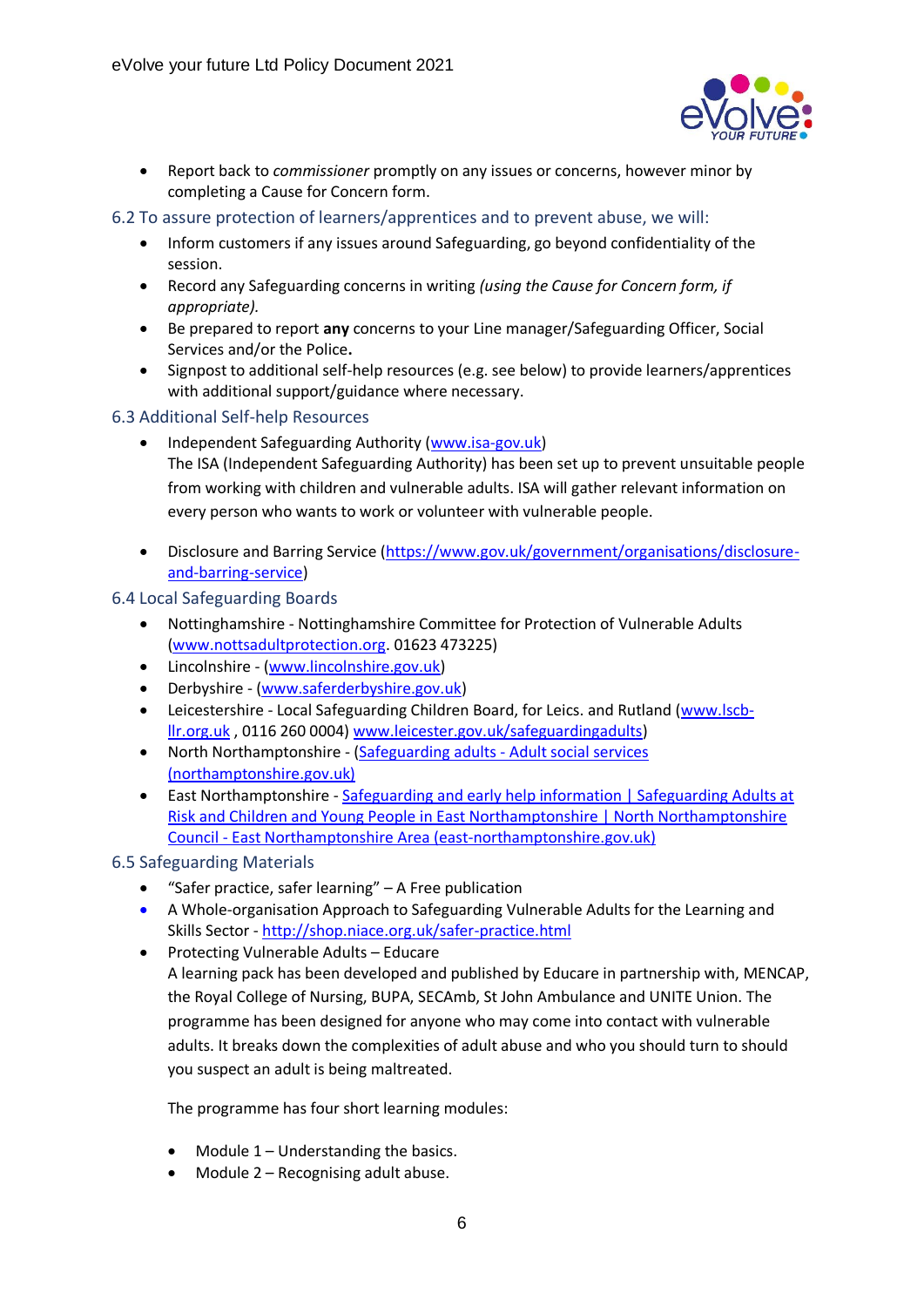

- Module 3 Reporting abuse.
- Module 4 Good practice guidelines

Available in either a paper-based or online format, the cost of the four modules is £37.50 + VAT. To find out more and to order the programme visit; [www.educare.co.uk/education.](http://www.educare.co.uk/education)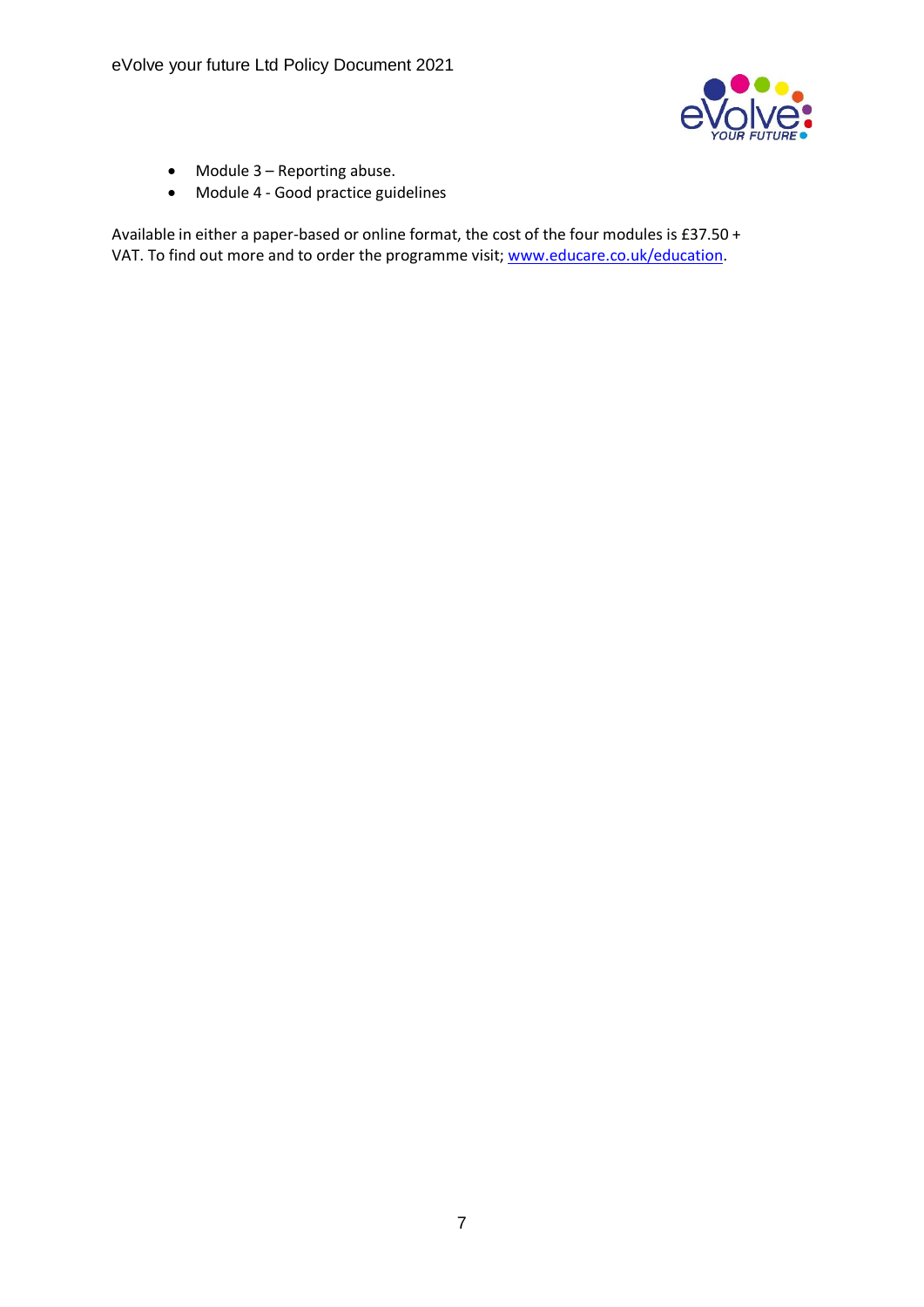

## <span id="page-8-0"></span>**7. Safeguarding Process Flow Chart**

*This flow chart is not intended to provide an exhaustive list of options but sets out our basic process for raising, recording and investigating concerns.* 

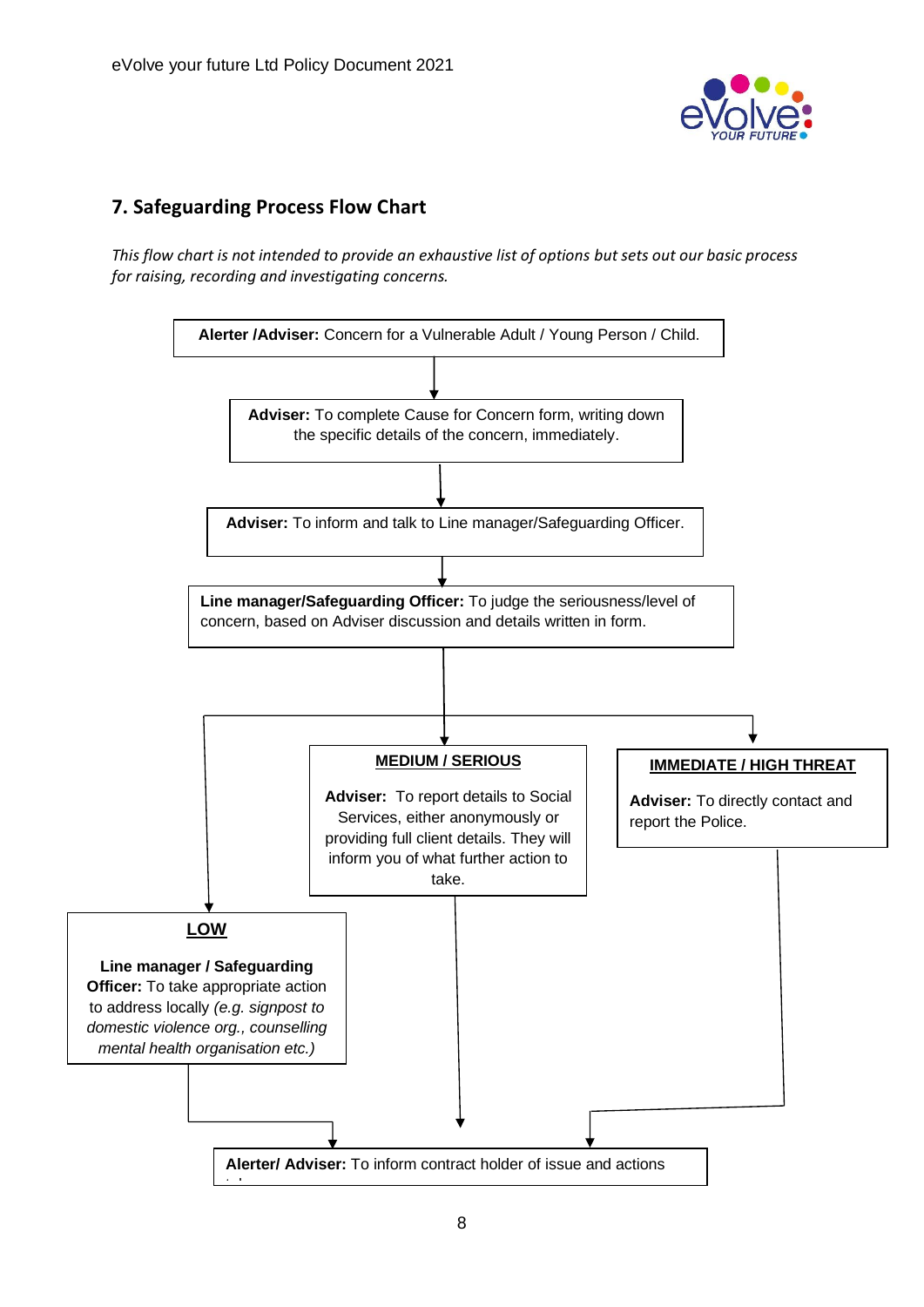

## <span id="page-9-0"></span>**8. Our Safeguarding Code of Practice**

#### <span id="page-9-1"></span>8.1 You must:

- Respect a vulnerable adult, young person or child's rights to privacy and encourage them to feel comfortable enough to report attitudes or behaviour they do not like.
- Act with discretion with regards to their personal relationships.
- Be aware of the procedures for reporting concerns or incidents and should contact the Safeguarding Officer.
- Make sure that; if an employee finds himself or herself the subject of inappropriate affection or attention from a vulnerable adult or child, **they should** make others aware of this.
- Ensure that; if an employee has any concerns relating to the welfare of a vulnerable adult, young person or child in their care, be it concerns about actions/behaviours of another employee or concerns based on any conversation with the vulnerable adult, young person or child (particularly where the vulnerable adult, young person or child makes an allegation) they should report this to the Safeguarding Officer.

#### <span id="page-9-2"></span>8.2 You must not:

- Spend excessive amounts of time alone with vulnerable adults, young people or children away from others.
- Make unnecessary physical contact with vulnerable adults, young people or children.
- Take vulnerable adults, young people or children alone in a car, however short the journey, unless absolutely unavoidable.
- Meet vulnerable adults, young people or children outside of the work environment.
- Start an investigation or question anyone after an allegation or concern has been raised. This is the job of the local authorities.
- Never (even in fun):
	- Initiate or engage in sexually provocative conversation or activity.
	- Allow the use of inappropriate language to go unchallenged.
- Do things of a personal nature for a vulnerable adult, young person or child that they can do themselves.
- Allow any allegations made by a vulnerable adult, young person or child go without being reported and addressed.
- Trivialise or exaggerate vulnerable adult, young person or child abuse issues.
- Make promises to keep any disclosure confidential from relevant authorities.
- Show favouritism to any one vulnerable adult, young person or child (nor should they) or issue or threaten any form of physical punishment.

#### <span id="page-9-3"></span>8.3 Responding to an allegation:

- Do not make promises regarding confidentiality because some disclosures go beyond confidentiality legislation.
- Explain to the person **at the outset** that you will need to report the disclosure and share the information with the Safeguarding Officer.
- Anyone who has concerns about possible abuse or neglect must contact their Line manager and/or Safeguarding Officer as soon as possible for advice and support.
- If the complainant is in relation to a vulnerable adult, young person or child, questions should be kept to a minimum and leading questions should be avoided.
- The Safeguarding Officer must report the matter to the local Social Services Department as a matter of urgency whether or not they feel this action is justified in the particular circumstances of the case.